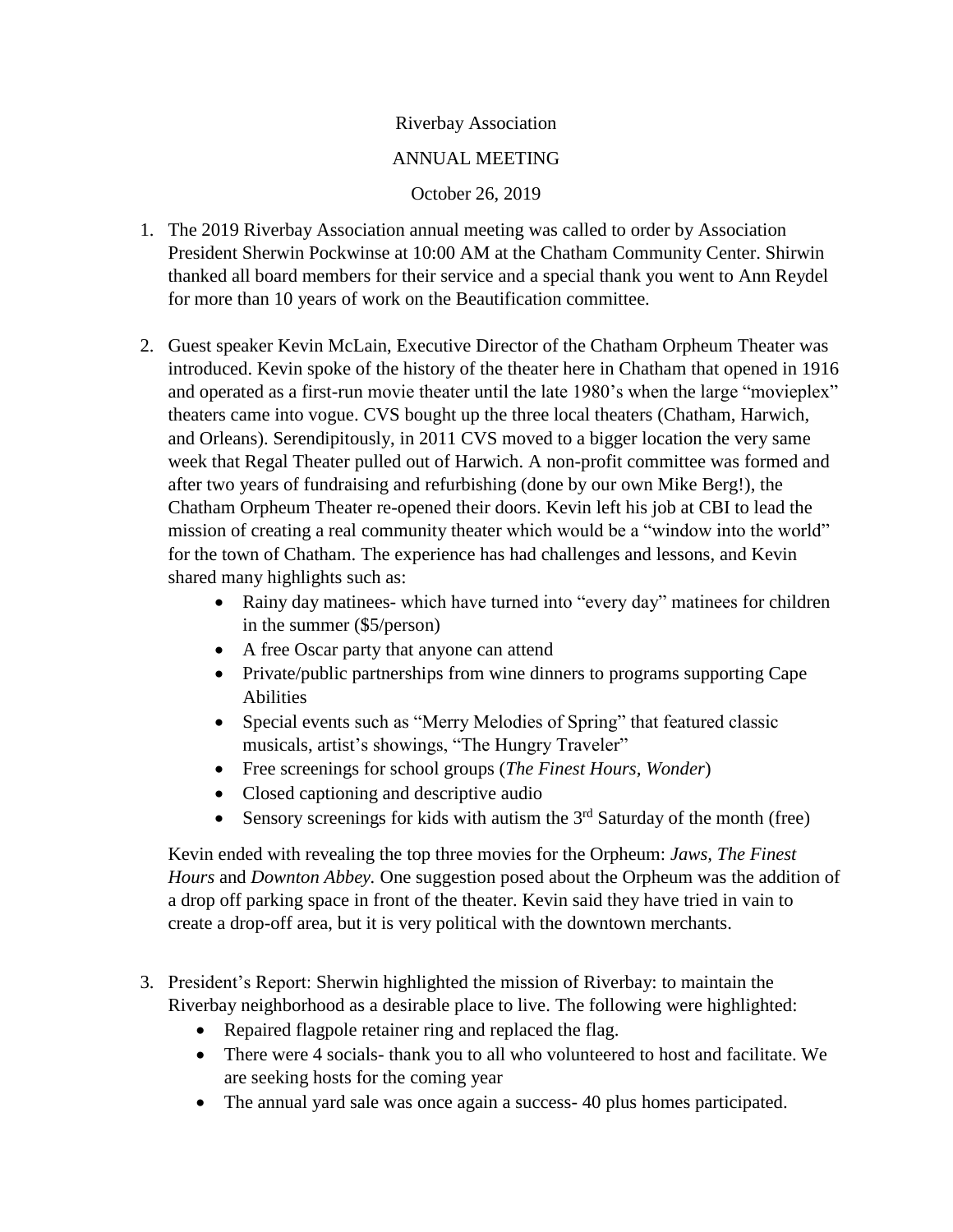- There will be a tree lighting on the quad in December
- Be sure and check the website for a calendar of upcoming events
- The board is looking for a new member of the Beautification Committee
- 4. Thank you:
	- Thank you to Rick and Michele Crean (Chatham Bakery owners and Riverbay residents) for the coffee and delicious pastries.
	- Dick Pockwinse for lowering and raising the flag on the Training Field quad when appropriate.
	- There is a Little Lending Library built by Noble Hanson on Riverview thank you!
	- To all board member spouses for always helping!
- 5. Secretary's Report- Minutes were distributed and unanimously accepted
- 6. Treasurer's report- Treasurer Jack Scheld thanked residents for getting their dues in a timely manner. The treasurer's report accepted with no discussion. \* Treasurer's Report attached.
- 7. Membership: There are 386 property owners in Riverbay and currently 240 paid members. This is approximately 20 more members than last year at this time. Real Estate report:
	- 12 properties sold this year with a mean price of \$621,000.
- 8. Beautification: The committee currently has 15 resident volunteers plus board members that help with the spring clean-up and planting.
	- Work continues at the Park Avenue Boulevard. Helpers are always welcomed and needed!
	- Jan Whittaker gave a thank you to all who helped with the Training Field gardenlugging water down there 3 times a week along with weeding and dead-heading.
- 9. Webmaster- Jeff Lanctot thanked C4 Computing for continuing to provide web service free of charge. Please utilize our website for:
	- Chatham tide chart
	- The history of Riverbay
	- Board member contact information
	- Upcoming calendar events
	- And more!
- 10. Discussion
	- A resident questioned why there is an increase in vacation rental property signs. A board member responded that when she asked that same question to a realtor, she